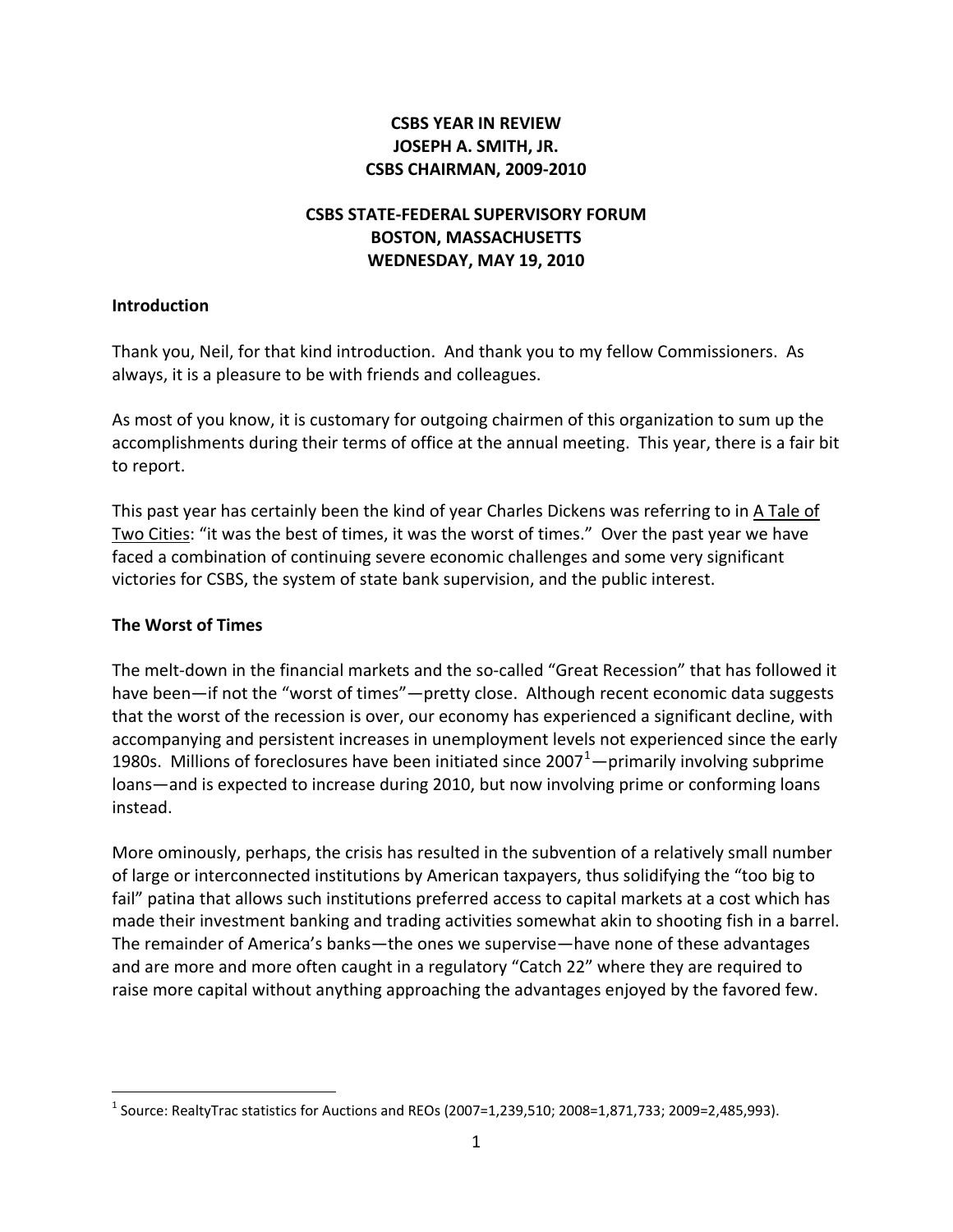The result of these challenging economic conditions and the government's implicit guarantee of the nation's biggest banks has been an increase in bank failures among banks that are "too small to count" and an attendant blow to the communities they serve.

## **The Best of Times**

Despite these challenges and obstacles, CSBS and the state system of supervision have achieved a multitude of accomplishments and victories.

As we meet, the Senate continues to debate financial regulatory reform legislation. This process itself has shades of the best of times and the worst of times.

We have seen a recognition of our roles as regulators and of the need to coordinate with state regulators. If there is new consumer protection bureau, it will have to coordinate with us and we have the opportunity to establish ourselves as robust partners. Separately, we might have a presence on any new financial stability oversight council. Additionally, we are likely to be successful in preserving our authority to interpret state‐specific legal lending limits. Yet, through the continuing preemption debate, we have seen continued efforts to erode and constrain our authority and our ability to protect our communities and our citizens.

Through the efforts of many in this room and colleagues who weren't able to join us, we successfully fought back efforts at excessive regulatory consolidation that would have damaged the dual banking system. We saw this with Dodd's significant walk back from his "Single Regulator" And, most recently, our efforts were instrumental in securing Senate approval of the Hutchison amendment, which preserves the Fed's supervisory role over state-member banks. On the other hand, in terms of industry consolidation, it remains unclear whether the regulatory reform legislation has done enough to truly address "too big to fail" in our system.

In the legal arena, the role of states in consumer protection was—at long last—vindicated by the decision in *Cuomo v. Clearing House LLC*. While the victory mainly buttresses the efforts of our Attorneys General, we should applaud it as a vindication of the vital role that states play in consumer protection and of our long‐held view that the assertion of federal preemptive power has gone too far and has frustrated that vital role.

Our year as a regulatory organization was tremendous. Through the efforts of the State Regulatory Registry and its Board of Members, states have banded together to create and now to implement a nationwide system of mortgage licensing that will form the foundation of regulation of the retail mortgage market. Further, the SRR platform can be expanded to encompass other non‐bank financial markets as well. As state regulators, we are being judged on our ability to effectively regulate those financial services providers that fall outside of the traditional banking model—mortgage brokers, payday lenders, money services businesses, and a host of other entities. If we fail to protect consumers of these non‐bank providers, we run the risk of being relieved of our supervisory responsibilities over banks. Through NMLS, we have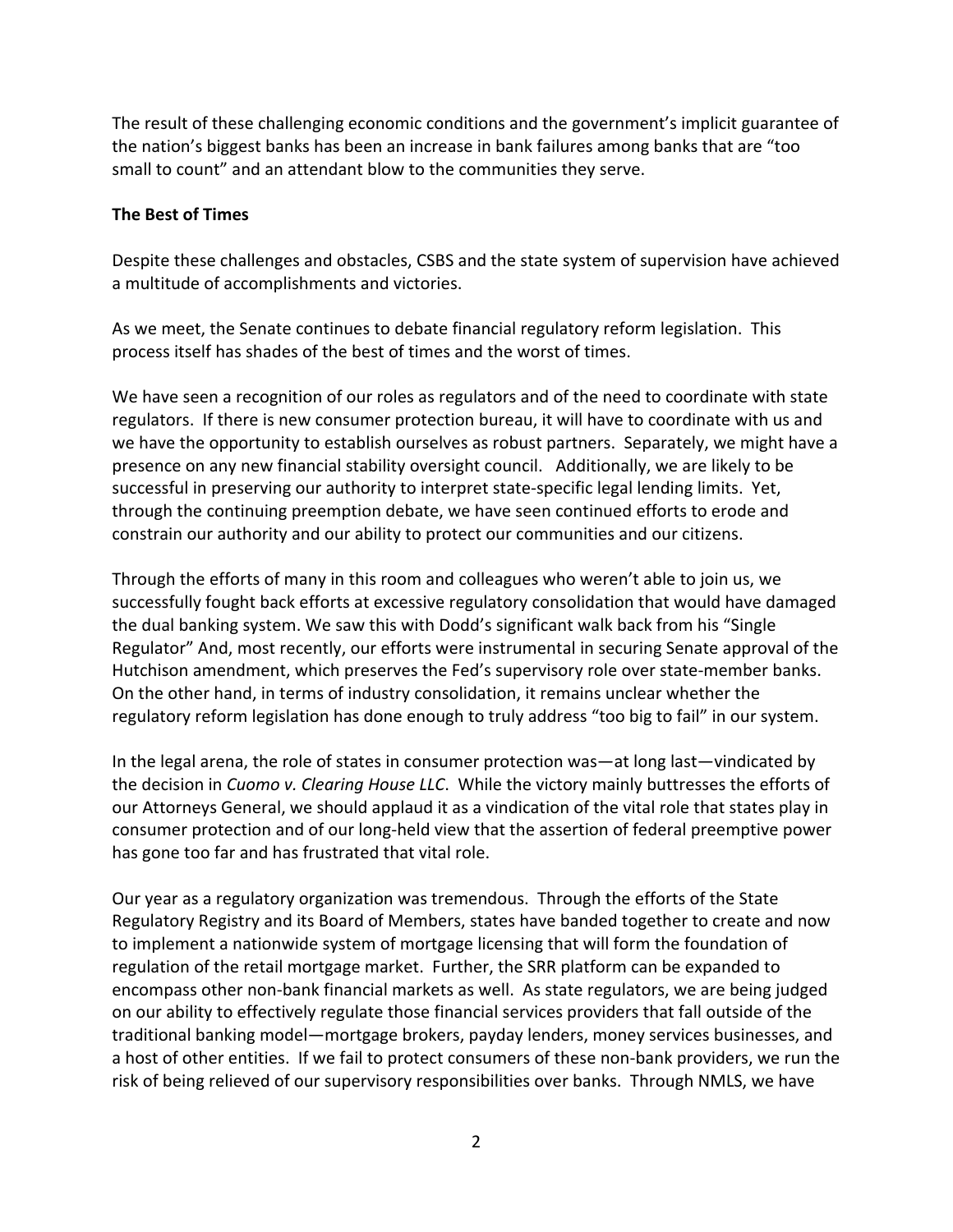revolutionized mortgage supervision. We must now explore the opportunity to revamp supervision of other financial markets.

A further regulatory win has been the effective state participation, under John Munn's able leadership, on the Federal Financial Institutions Examination Council. As chairman of the State Liaison Committee, or SLC, Commissioner Munn has a vote on the Council and is joined on the SLC by Sarah Bloom Raskin, Charles Vice, Harold Feeney, and Doug Foster. Yet there are several more individuals around the nation that have represented the SLC on FFIEC Task Forces and Working Groups, or have been called upon by CSBS staff to review documents and make policy determinations. I estimate there have been approximately 35 state representatives hard at work on FFIEC initiatives this past year, not to mention the CSBS staff that facilitates our participation in the FFIEC. The FFIEC has had a prolific year and has issued a number of important supervisory directives and guidance documents, including proposed reverse mortgage guidance, an issue first brought to the FFIEC's attention by the states. The FFIEC has been improved by the unique perspective brought by state regulators. Further, CSBS and state supervision have benefited from our participation in the FFIEC. But I offer this to my fellow state regulators: the benefits we reap are directly correlated to the time and resources we dedicate to the FFIEC.

## **"E Pluribus Unum"**

So how did state regulators and CSBS achieve these successes during such a trying period? The answer is literally written all over the bills and coins that funnel in and out of the banks we regulate and throughout the U.S. and international marketplace: E Pluribus Unum.

Loosely translated, the phrase means "out of many, one." It powerfully expresses the way in which the United States was originally established. Thirteen sovereigns worked together to create a national government that could serve their common needs and promote the welfare of their citizens. As even a cursory reading of history will show, the process was not an easy one. While this seems like a routine occurrence today, such a unification of multiple sovereign governments was nearly unheard of in the late  $18<sup>th</sup>$  century. Achieving this solidarity was difficult and met several setbacks. Each of the constituent states—represented by visionaries and head‐strong legends such as John Adams, Benjamin Franklin, and Thomas Jefferson—had to give up something in service of the greater good and in the interests of its citizens.

The ongoing story of the creation and preservation of our Constitution is the story of the working out of that union, including the tensions that exist between states and between the states and the federal government. Many have argued that our system of financial supervision was an accident of history and that no one would establish such a system if starting from scratch today. We could argue that point all day long. But what is irrefutable is that our nation is best served by a federalist supervisory system characterized by checks and balances upon supervisory power. The bedrock principles of our Constitution are preserved in our system of financial supervision. There is a healthy tension among state and federal supervisors and a built-in check upon the concentration of authority within the confines of Washington, DC. Our